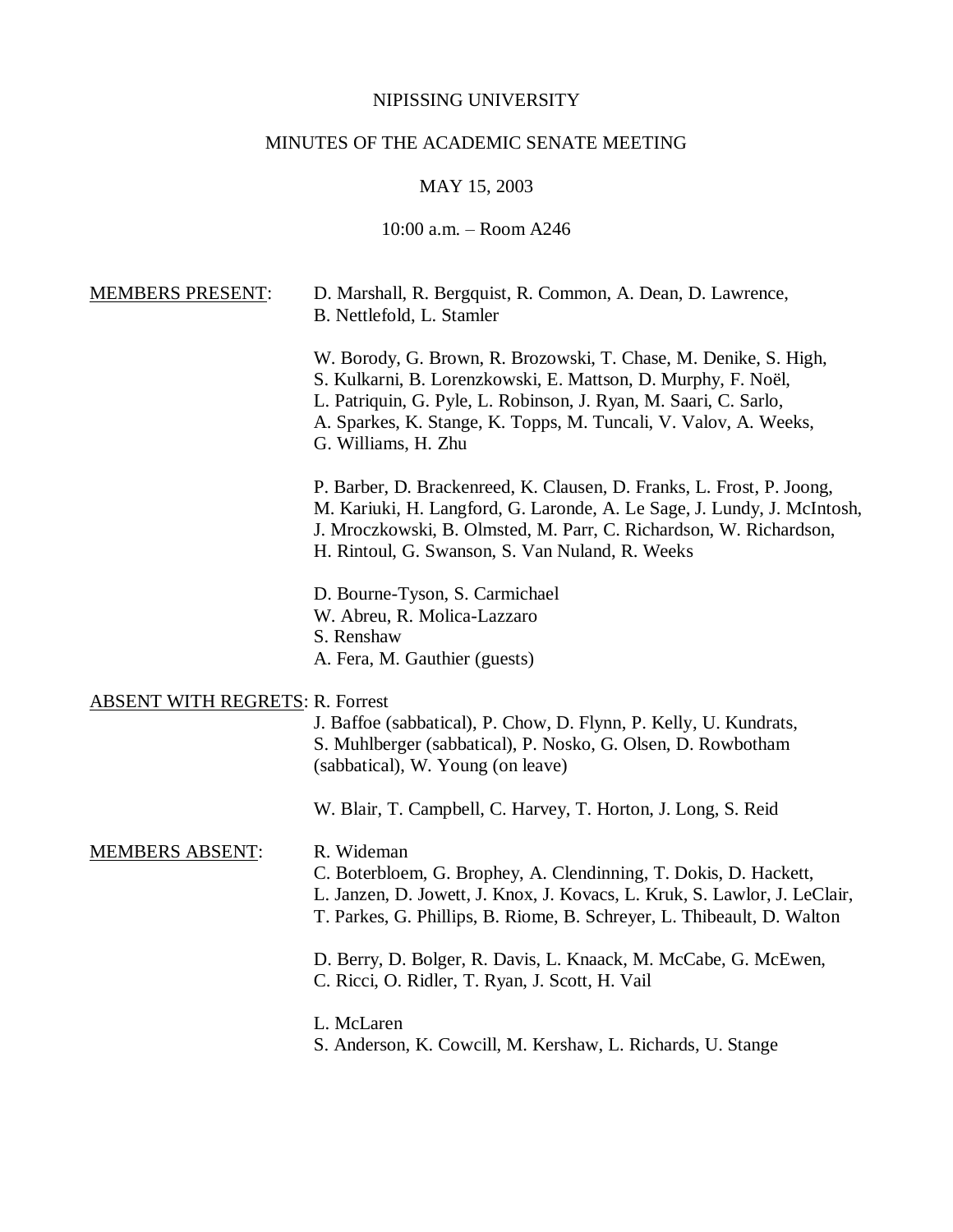MOTION #1: Moved by M. Saari, seconded by J. McIntosh that the minutes of the regular meeting of the Academic Senate dated April 11, 2003 be adopted. CARRIED

#### ANNOUNCEMENTS

The President announced the 2003 recipients of the Chancellor's Awards for Excellence in Teaching and Excellence in Research. Congratulations were extended to Senator G. Olsen and Senator S. Muhlberger, respectively. Senate was informed that Interim President, Dr. Dennis Mock, will be on campus June 5 and 6 to meet with various individuals. Senator Marshall provided some background information on Dr. Mock's professional career, noting, in particular, his excellent reputation and knowledge of undergraduate education and research. He stated that he would be an outstanding Interim President and he asked senators to extend a warm Nipissing welcome to him. Senators were requested to notify Deanna Hodgins of the Convocation ceremonies they plan to attend.

Senator A. Dean stated that the deadline for receipt of letters of intent for Canada Research Chairs had been extended to May 16. He also announced that applications for new faculty start-up grants were due on June 2. He reminded senators that anyone interested in serving as a member of an SSHRC assessment subcommittee should submit a nomination by May 30.

Senator R. Common announced that all Education searches had been completed and the Education faculty was fully staffed.

On behalf of the student body, Senator R. Molica-Lazzaro congratulated the President on his appointment at Mount Royal College. He apologized for the poor attendance of the student representatives on Senate last year, and was hopeful that it would improve during 2003-2004. He also stated that the deadline for submitting copy for the student handbook had been extended to May 16.

#### Executive Committee

MOTION #2: Moved by D. Marshall, seconded by A. Dean that the Annual Report of the Senate Executive Committee dated May 1, 2003 be received. CARRIED

University Curriculum Committee

MOTION #3: Moved by A. Dean, seconded by J. Lundy that the Annual Report of the University Curriculum Committee dated May 6, 2003 be received. CARRIED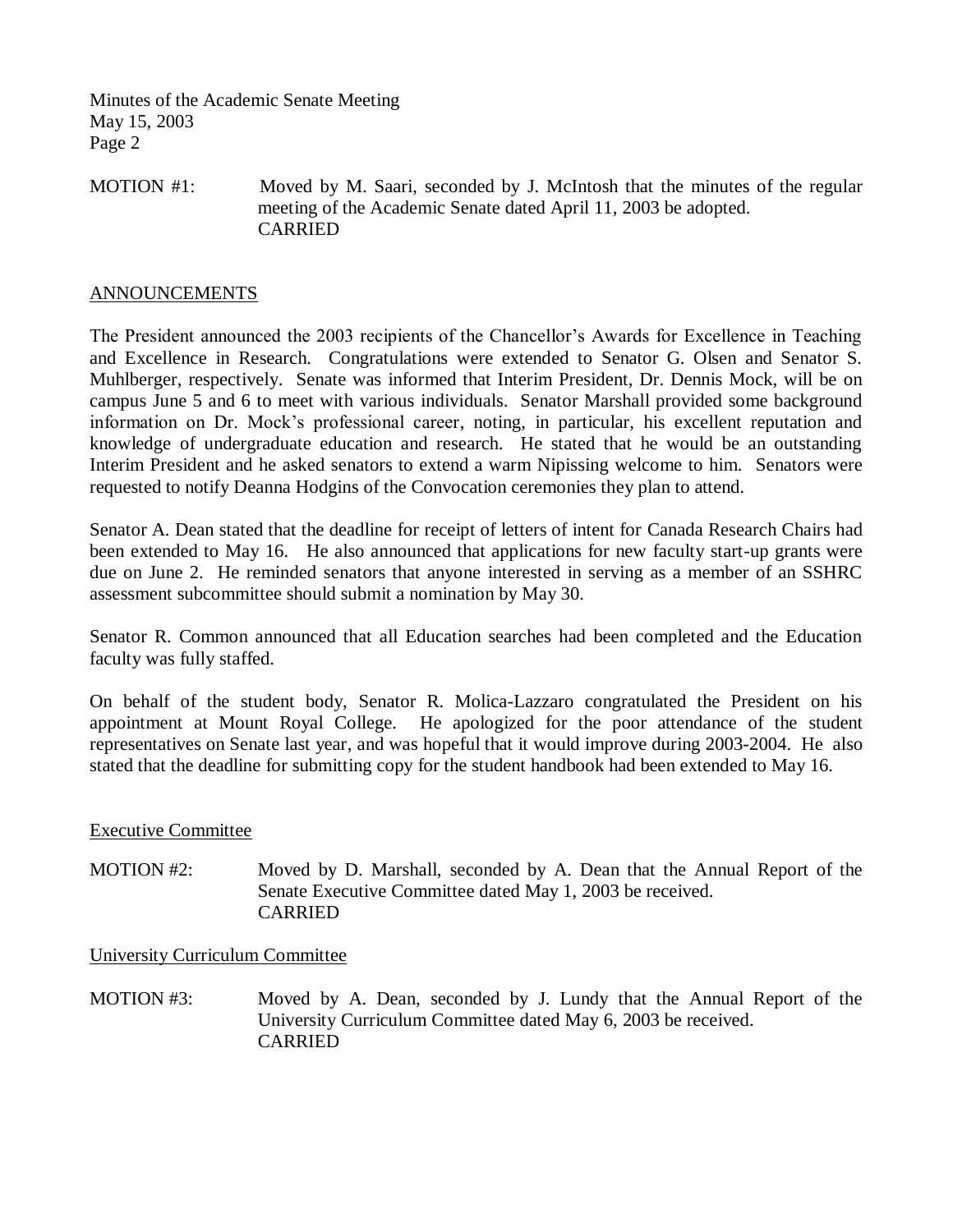UCC Report – May 5, 2003

| <b>MOTION #4:</b> | Moved by A. Dean, seconded by C. Richardson that the Report of the University<br>Curriculum Committee dated May 5, 2003 be received.<br><b>CARRIED</b>                                                                                                                                                                                                                                                                                                                                         |                        |  |
|-------------------|------------------------------------------------------------------------------------------------------------------------------------------------------------------------------------------------------------------------------------------------------------------------------------------------------------------------------------------------------------------------------------------------------------------------------------------------------------------------------------------------|------------------------|--|
| <b>MOTION #5:</b> | Moved by A. Dean, seconded by P. Barber that the Senate document entitled,<br>"Senate Academic Regulations and Polices, September 2002" be amended to<br>add EDUC 4506 Science-Physics to the Senate approved list of I/S electives.<br><b>CARRIED</b>                                                                                                                                                                                                                                         |                        |  |
| <b>MOTION #6:</b> | Moved by A. Dean, seconded by M. Denike that the Senate document entitled,<br>"Senate Academic Regulations and Policies, September 2002" be amended to<br>add the following courses to the Senate approved list of courses:                                                                                                                                                                                                                                                                    |                        |  |
|                   | - Gender and Performance I (GEND 2406)<br>- Gender and Performance II (GEND 2407)<br>- Women and the Feminine in Eastern Religions I                                                                                                                                                                                                                                                                                                                                                           | 3 credits<br>3 credits |  |
|                   | (RLST 3021)<br>- Women and the Feminine in Eastern Religions II                                                                                                                                                                                                                                                                                                                                                                                                                                | 3 credits              |  |
|                   | (RLST 3022)<br>- 20 <sup>th</sup> Century Religious Thought: James, Freud                                                                                                                                                                                                                                                                                                                                                                                                                      | 3 credits              |  |
|                   | Jung & Weil (RLST 3030)                                                                                                                                                                                                                                                                                                                                                                                                                                                                        | 6 credits              |  |
|                   | and further that RLST 3030 be cross-listed with Philosophy<br><b>CARRIED</b>                                                                                                                                                                                                                                                                                                                                                                                                                   |                        |  |
| <b>MOTION #7:</b> | Moved by A. Dean, seconded by M. Denike that the Senate document entitled<br>"Senate Academic Regulations and Policies, September 2002" be amended to<br>add Gender and Performance I (GEND 2406); Gender and Performance II<br>(GEND 2407); Women and the Feminine in Eastern Religions I (RLST 3021);<br>Women and the Feminine in Eastern Religions II (RLST 3022) to the Senate<br>approved list of option courses in the Gender Equality and Social Justice<br>program.<br><b>CARRIED</b> |                        |  |
| <b>MOTION #8:</b> | Moved by A. Dean, seconded by M. Denike that the Senate document entitled<br>"Senate Academic Regulations and Policies, September 2002" be amended to<br>change the course descriptions for MUSC 2056 and 2057 as outlined in the May<br>5, 2003 UCC Minutes.<br><b>CARRIED</b>                                                                                                                                                                                                                |                        |  |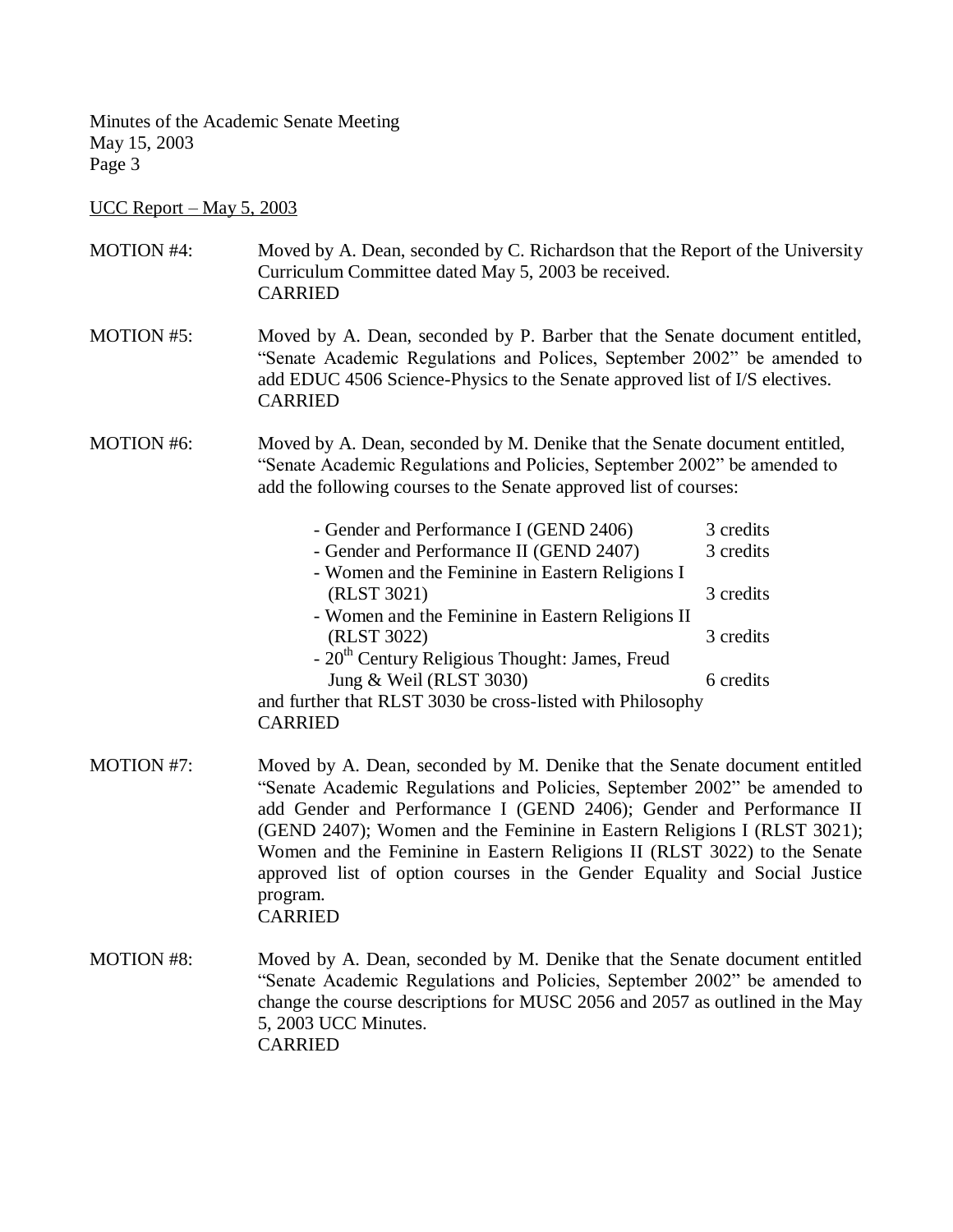- MOTION #9: Moved by A. Dean, seconded by M. Denike that the Senate document entitled "Senate Academic Regulations and Policies, September 2002" be amended to delete the following pre-requisites:
	- SOCI 1015E from GEND 2156, Gender and the Law I
	- SOCI 1015E from GEND 2157, Gender and the Law II

#### CARRIED

- MOTION #10: Moved by A. Dean, seconded by M. Denike that the Senate document entitled "Senate Academic Regulations and Policies, September 2002" be amended to change GEND 3116 Women and Religion to GEND 3116 Women and Western Religions. CARRIED
- MOTION #11: Moved by A. Dean, seconded by C. Richardson that the Senate document entitled "Senate Academic Regulations and Policies, September 2002" be amended to add EDUC 4707 Music Education through Technology to the Senate approved list of BEd option courses. CARRIED
- MOTION #12: Moved by A. Dean, seconded by P. Barber that the Senate document entitled "Senate Academic Regulations and Policies, September 2002" be amended to change the core requirements for the Child and Family Studies degree program as outlined in the 05 May 2003 UCC Minutes. CARRIED
- MOTION #13: Moved by A. Dean, seconded by R. Molica-Lazzaro that the Senate document entitled "Senate Academic Regulations and Policies, September 2002" be amended to change the degree requirements for the maximum number of firstyear credits for the Bachelor of Arts in Child and Family Studies to "not to exceed 48 credits at the first year level." CARRIED

## Academic Planning Committee

MOTION #14: Moved by A. Dean, seconded by G. Swanson that the Annual Report of the Academic Planning Committee dated April 21, 2003 be received. CARRIED

## Library Committee

MOTION #15: Moved by S. Van Nuland, seconded by G. Brown that the Annual Report of the Library Committee dated May 5, 2003 be received. CARRIED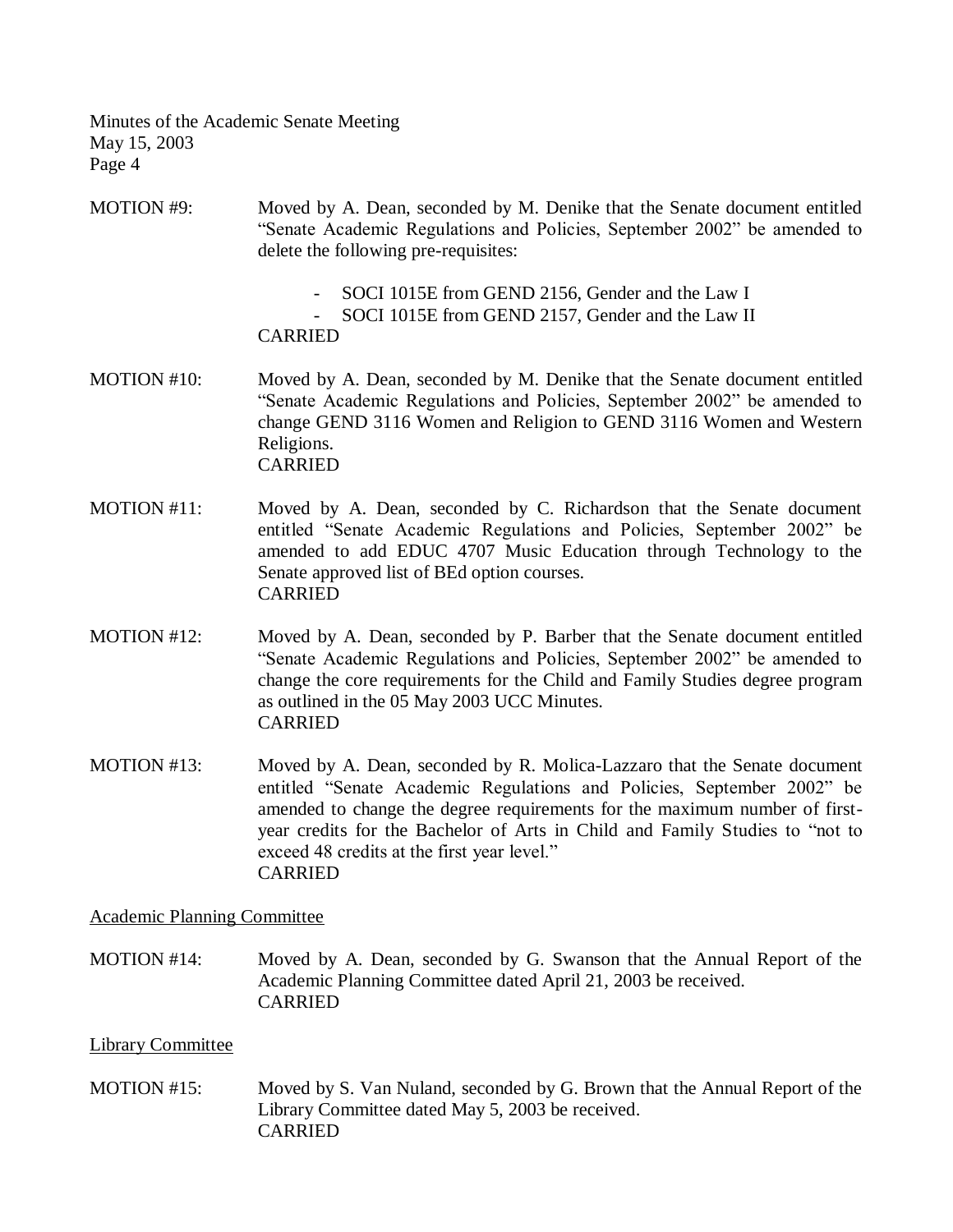#### Distance Education Committee

MOTION #16: Moved by R. Bergquist, seconded by G. Swanson that the Annual Report of the Distance Education Committee dated April 28, 2003 be received. CARRIED

Cultural Affairs Committee

MOTION #17: Moved by K. Stange, seconded by J. Mroczkowski that the Annual Report of the Cultural Affairs Committee dated April 23, 2003 be received. CARRIED

Appointments, Promotions and Tenure Committee

MOTION #18: Moved by M. Tuncali, seconded by D. Franks that the Annual Report of the Appointments, Promotions and Tenure Committee dated April 28, 2003 be received. CARRIED

APT Report – April 22, 2003

MOTION #19: Moved by M. Tuncali, seconded by D. Franks that the Report of the Appointments, Promotions and Tenure Committee dated April 22, 2003 be received. CARRIED

Student Affairs Committee

MOTION #20: Moved by J. McIntosh, seconded by J. Lundy that the Annual Report of the Student Affairs Committee dated May 15, 2003 be received. CARRIED

Student Academic Standing Appeals and Petitions Committee

MOTION #21: Moved by G. Laronde, seconded by W. Borody that the Annual Report of the Student Academic Standing Appeals and Petitions Committee dated May 6, 2003 be received. CARRIED

By-laws and Striking Committee

MOTION #22: Moved by A. Sparkes, seconded by J. McIntosh that the Report of the By-laws and Striking Committee dated May 7, 2003 be received. CARRIED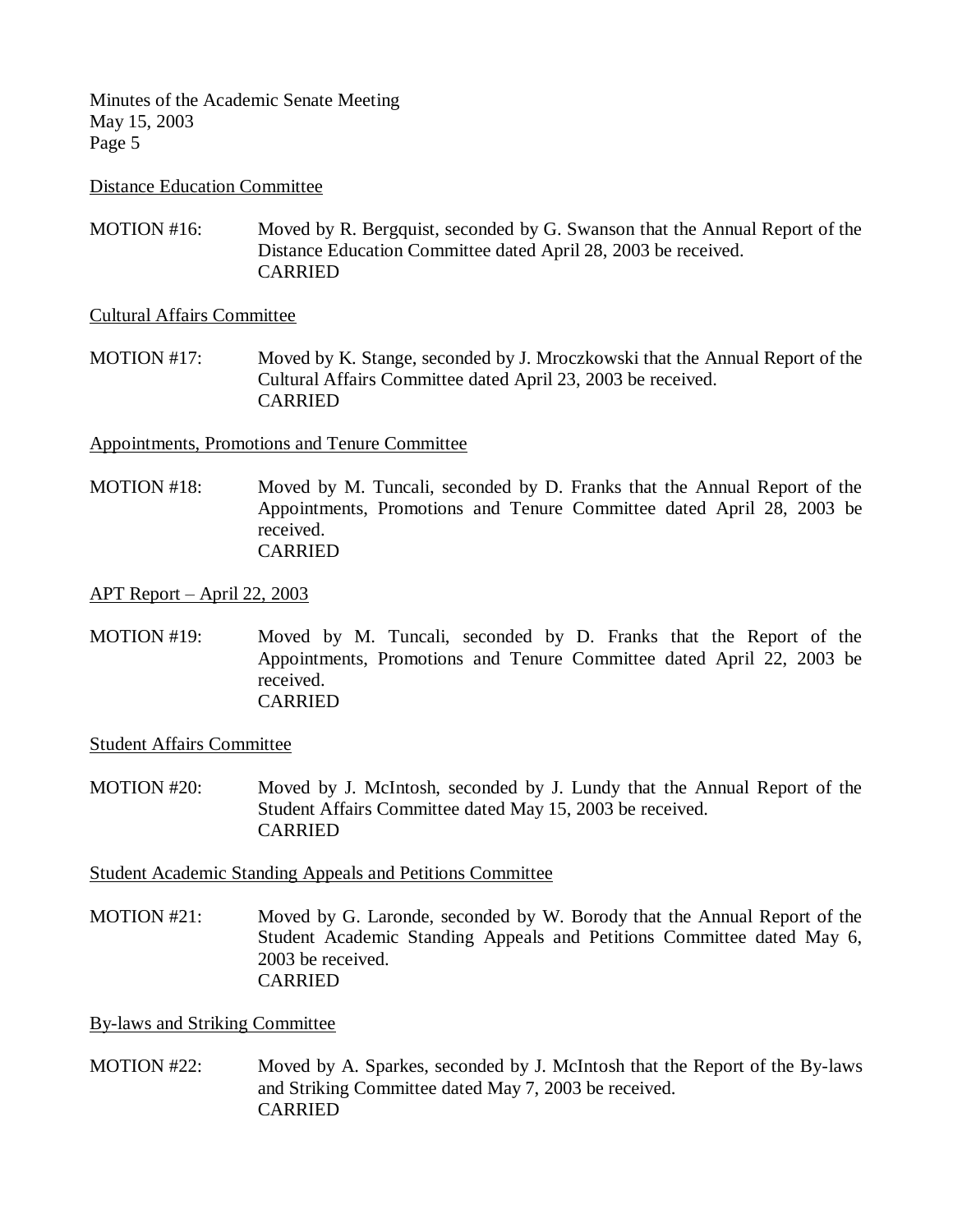| MOTION #23: | Moved by A. Sparkes, seconded by J. McIntosh that Senate now hold an<br>election to fill the positions and committees of Senate (slate appended).<br><b>CARRIED</b> |
|-------------|---------------------------------------------------------------------------------------------------------------------------------------------------------------------|
|             | F. Noël nominated K. Boterbloem to the University Research Council<br>M. Saari nominated D. Murphy to the University Research Council                               |
| MOTION #24: | Moved by M. Saari, seconded by B. Nettlefold that nominations cease.<br><b>CARRIED</b>                                                                              |
|             | Elected to University Research Council for Arts and Science:<br>E. Mattson, D. Murphy, L. Patriquin, V. Valov                                                       |

## Honorary Degrees Committee

MOTION #25: Moved by D. Marshall, seconded by C. Richardson that the Annual Report of the Honorary Degrees Committee dated May 2, 2003 be received. CARRIED

#### Research Ethics Committee

MOTION #26: Moved by D. Marshall, seconded by R. Common that the Annual Report of the Research Ethics Committee dated April 28, 2003 be received. CARRIED

Admissions, Promotions and Petitions Committee

MOTION #27: Moved by R. Bergquist, seconded by H. Langford that the Annual Report of the Admissions, Promotions and Petitions Committee dated May 15, 2003 be received. CARRIED

## APP Report – April 4, 2003

- MOTION #28: Moved by R. Bergquist, seconded by D. Lawrence that the Report of the Admissions, Promotions and Petitions Committee dated April 4, 2003 be received. CARRIED
- MOTION #29: Moved by R. Bergquist, seconded by D. Lawrence that the entrance requirements for ESPG be changed to read: English, Chemistry, one of Advanced Functions and Introductory Calculus (MCB4U) or Geometry and Discrete Mathematics (MGA4U). (Biology is recommended). CARRIED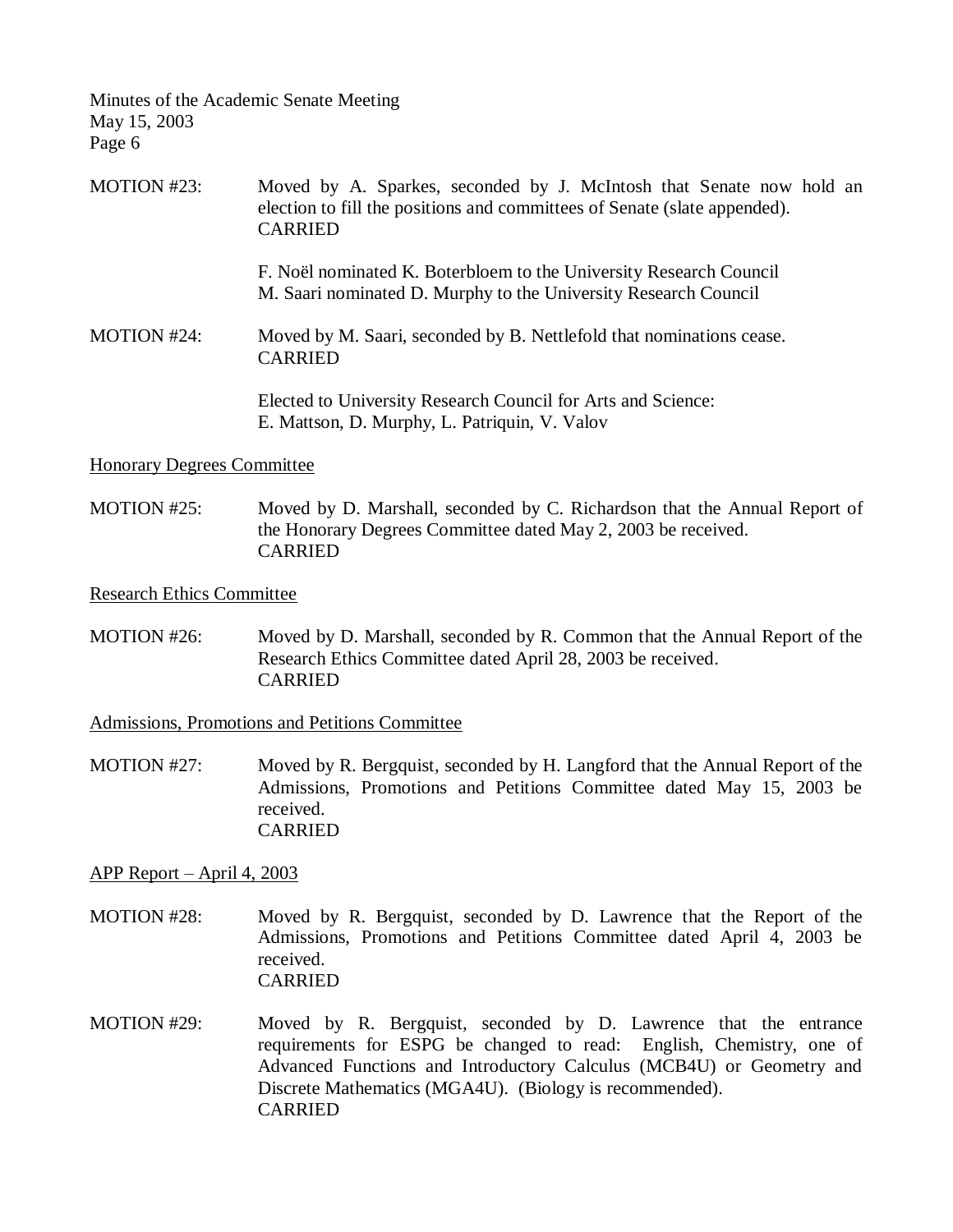- MOTION #30: Moved by R. Bergquist, seconded by R. Common that individuals who have been "grandfathered" (see attached list of students) and granted admission to the Advanced Bachelor's Degree in Educational Leadership Program (AdEdL) who completed EDUC 4010 (Principal's Qualification Program, Part II) in the summer of 2002 **and** who completed EDUC 6100 and 6101 (Principal's Qualification Program, Part I and practicum) in the summer of 2001, be allowed to substitute EDUC 6100 and EDUC 6101 for EDUC 4000 and EDUC 4005 respectively, and be deemed to have met the degree requirements with respect to these courses. CARRIED
- MOTION #31: Moved by R. Bergquist, seconded by R. Common that applicants for admission to the Advanced Bachelor's Degree in Educational Leadership Program (AdEdL) who already have principal's qualifications may apply to the Associate Dean of Education to substitute other education leadership courses in place of EDUC 4000E, EDUC 4005E, and/or EDUC 4010E to complete the degree. CARRIED

APP Report – April 25, 2003

- MOTION #32: Moved by R. Bergquist, seconded by D. Lawrence that the Report of the Admissions, Promotions and Petitions Committee dated April 25, 2003 be received. CARRIED
- MOTION #33: Moved by R. Bergquist, seconded by C. Sarlo that the admission requirements for the Bachelor of Commerce (Financial Services) be amended by removing the restriction that the mandatory courses (namely, Organizational Behaviour (3 credits), Marketing (3 credits), Economics (3 credits) and Fundamentals of Accounting (3 credits) be completed through the Institute of Canadian Bankers. CARRIED
- MOTION #34: Moved by R. Bergquist, seconded by C. Sarlo that the admission requirements for the Bachelor of Commerce (Financial Services) be amended by removing the requirement for three years full-time experience (or equivalent) in a financial institution. CARRIED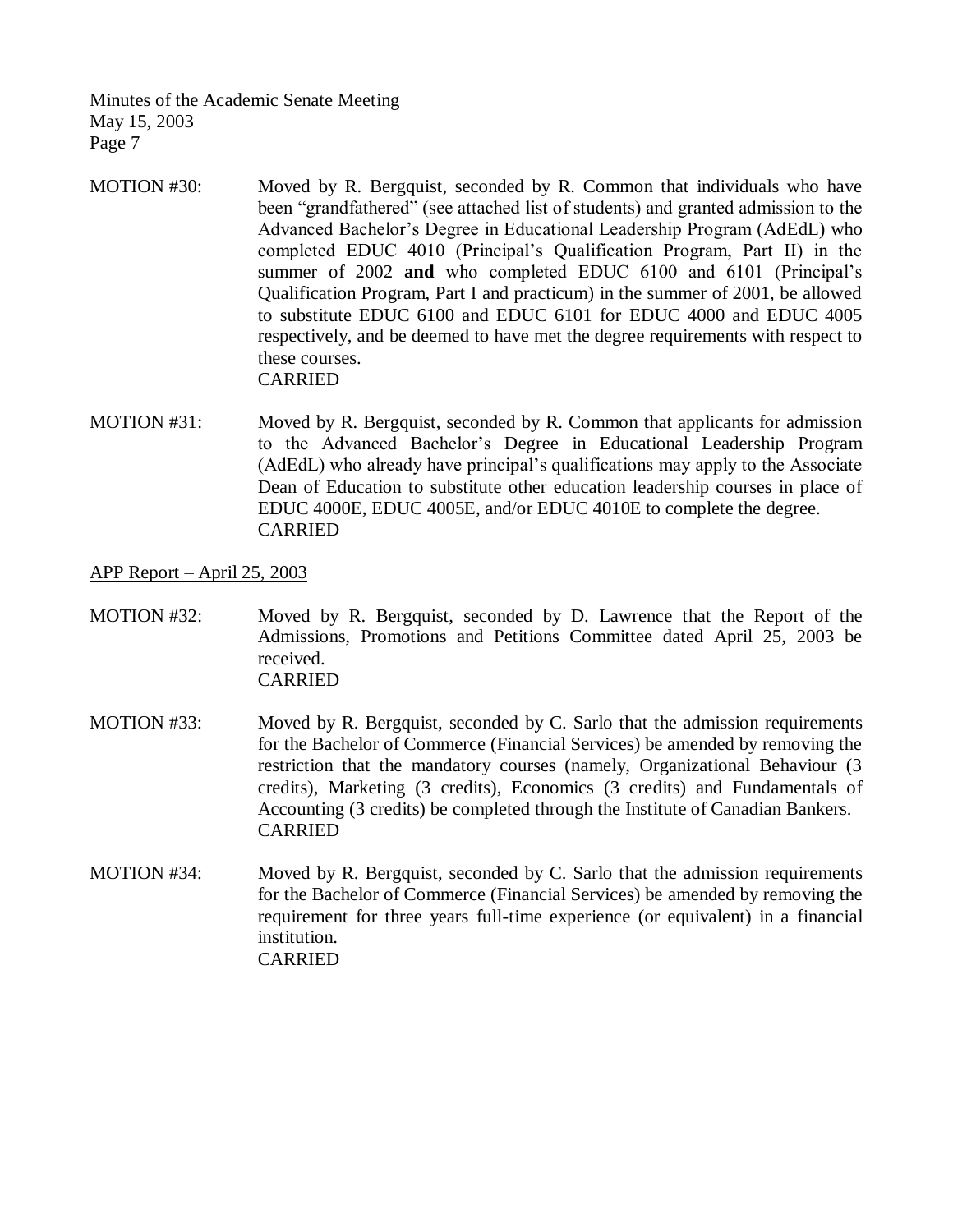MOTION #35: Moved by R. Bergquist, seconded by C. Sarlo that the following be adopted as the admission requirements for the Bachelor of Commerce (Financial Services) degree program:

> To be admitted to the Bachelor of Commerce (Financial Services) degree program students must either:

- Have successfully completed (minimum 60%) a minimum of four courses from the Institute of Canadian Bankers (ICB) selected from a list of courses approved by Nipissing University, or
- Have completed a minimum two year program from a community college with an average of "B" or better, or
- Be otherwise admissible to an undergraduate program at Nipissing University

Students lacking an OAC/12U or equivalent math course will be required to successfully complete a math course (i.e., MATH 1911 or 1912) within their first 15 credits). CARRIED

## APP Report – May 8, 2003

- MOTION #36: Moved by R. Bergquist, seconded by D. Lawrence that the Report of the Admissions, Promotions and Petitions Committee dated May 8, 2003 be received. CARRIED
- MOTION #37: Moved by R. Bergquist, seconded by D. Lawrence that Senate admit to their respective degree in-course students listed in Appendix A and B who have completed all requirements to their respective degrees and diplomas and that their degrees and diplomas be awarded at the 2003 Spring convocation. CARRIED

APP Report – May 14, 2003

MOTION #38: Moved by R. Bergquist, seconded by D. Lawrence that the Report of the Admissions, Promotions and Petitions Committee dated May 14, 2003 be received. CARRIED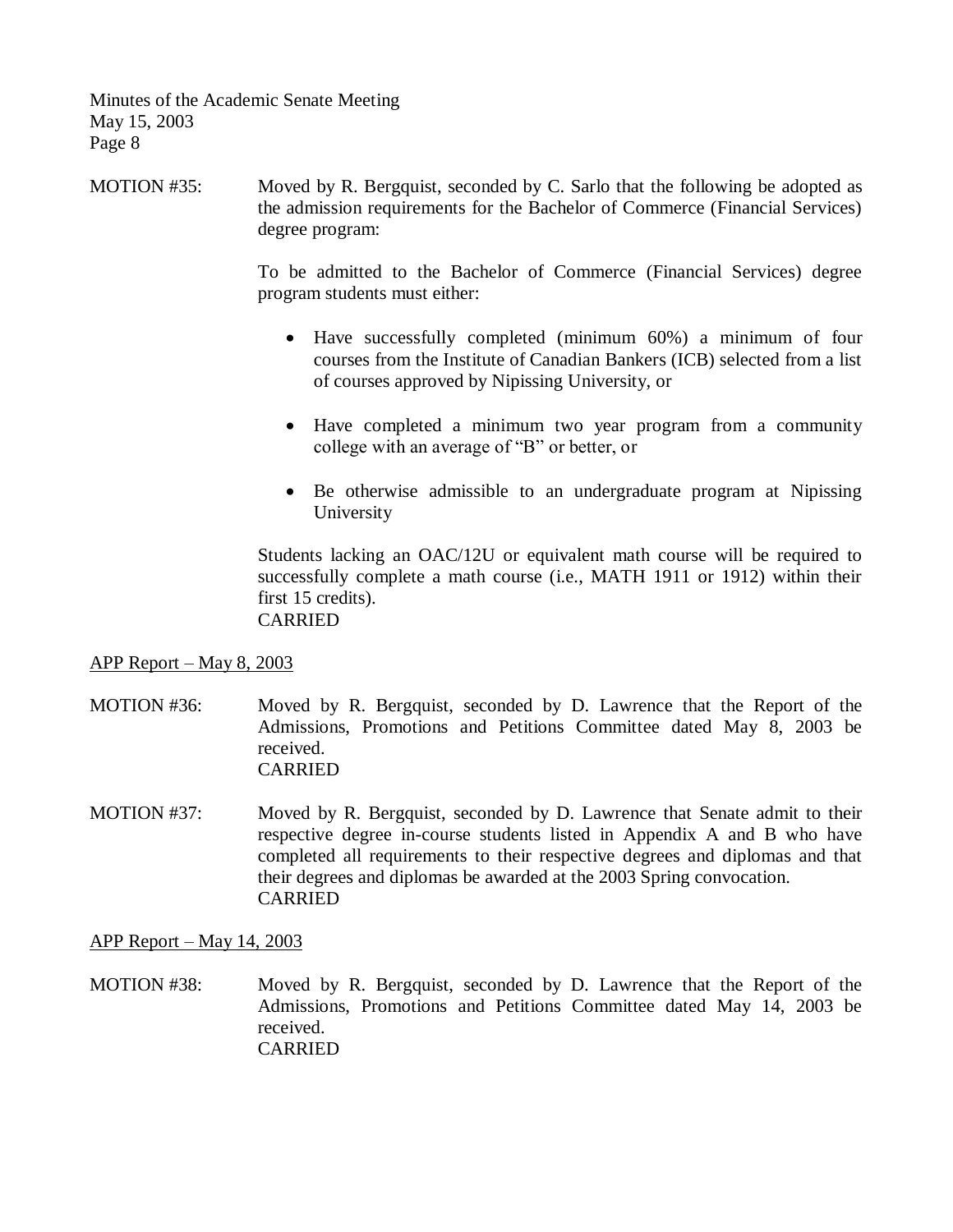MOTION #39: Moved by R. Bergquist, seconded by D. Lawrence that Senate admit to their respective degree in-course students listed in Appendix C and D who have completed all requirements to their respective degrees and diplomas and that their degrees and diplomas be awarded at the 2003 Spring convocation. CARRIED

University Research Council

MOTION #40: Moved by R. Common, seconded by A. Dean that the Annual Report of the University Research Council dated April 21, 2003 be received. CARRIED

## Academic Computing Committee

MOTION #41: Moved by A. Weeks, seconded by R. Weeks that the Annual Report of the Academic Computing Committee dated April 28, 2003 be received. CARRIED

## REPORTS OF REPRESENTATIVES ON OTHER BODIES

Senator K. Topps made a few remarks concerning the Report from the Senate representatives on the Board of Governors that was distributed to senators.

Senator A. Sparkes presented a verbal report as Senate representative on the Council of Ontario Universities. He stated that the academic colleagues had completed a position paper relating to problems and issues about the double cohort, and that this report is now posted on the web. The colleagues are working on two additional papers that will be presented at the May meeting: (i) admission cutoffs and decisions for incoming students and (ii) definitions of universities and examination of mission statements, with a comparison of private institutions and colleges.

Senator D. Lawrence, representative on the Ontario Council on University Admissions, relayed the discussion of the April meeting regarding offers of admission and residence. He stated that the University of Toronto had spearheaded a proposal to allow offers to be made at any time of the year without restrictions. Senator Lawrence explained the ramifications of students not waiting until they receive all their university offers. A compromise proposal was adopted, however not unanimously. The result will be a hybrid of the current admissions policy, requesting that students must respond to offers by May 13. Since this date is so early, there will not be sufficient time to have the second term marks. Universities will need to scramble to get offers out as soon as possible. And students will have to respond or they will lose their offers

Senator R. Common reported on the meeting of the Ontario Council on Graduate Studies. A proposal was brought forward from the University of Toronto recommending that students who enter directly into PhD programs, but fail the program will be issued a Master of Arts degree. OCGS is struggling to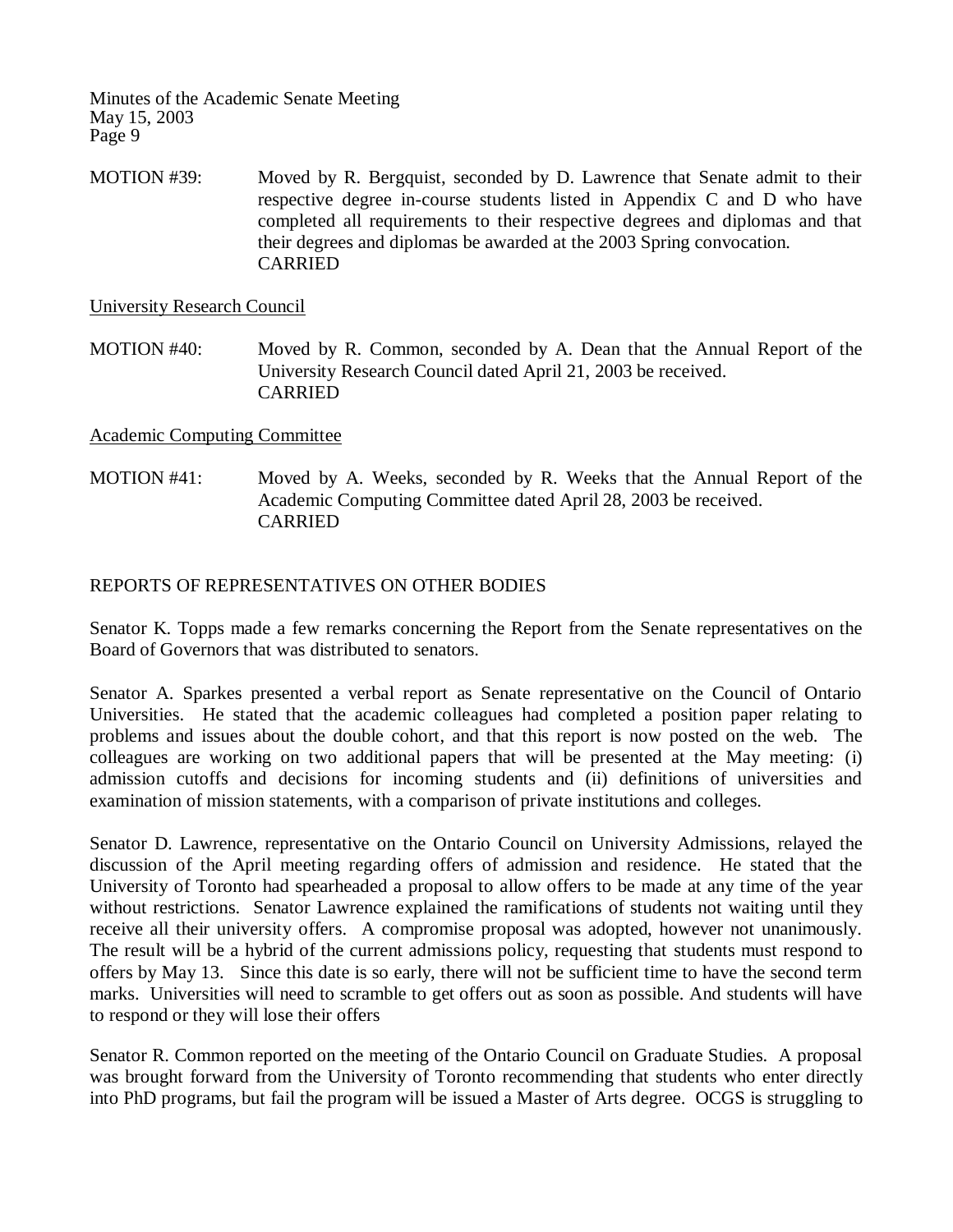address this issue, complicated by the fact that many of the executive MBA programs throughout the province do not even require an undergraduate degree for admission.

Senator K. Topps reminded those over 40 years of age that the Pensions and Benefits Committee was conducting group workshops and individual sessions on retirement planning, given by certified financial planner, Steve Arcand from Standard Life.

## OTHER BUSINESS

- MOTION #42: Moved by D. Franks, seconded by A. Sparkes that Senate discharge the nonstanding Senate committees including Senate and Dean's Search Committees and Selection Committees for 2002-2003 as identified in the Agenda.
	- (i) Senate Selection Committee for the tenure track position in Educational Leadership/Research Methodology
	- (ii) Senate Selection Committee for the tenure track position in Curriculum Studies – Music
	- (iii) Senate Selection Committee for the tenure track position in Education and Schooling/Methods in Brantford
	- (iv) Senate Selection Committee for the tenure track position in Methods/Curriculum Development and Evaluation
	- (v) Senate Selection Committee for the tenure track position in Graduate Studies
	- (vi) Senate Selection Committee for the tenure track position in English Studies (Eighteenth-Century Literature)
	- (vii) Senate Selection Committee for the tenure track position in Fine Arts/Visual Arts (Studio Art)
	- (viii) Senate Selection Committee for the tenure track position in Gender Equality and Social Justice
	- (ix) Senate Selection Committee for the tenure track position in Native Studies
	- (x) Senate Selection Committee for the tenure track position in Sociology
	- (xi) Assessment Subcommittee for Dr. Lorraine Janzen's application for promotion to Full Professor
	- (xii) Assessment Subcommittee for Dr. Wayne Borody's application for promotion to Associate Professor
	- (xiii) Assessment Subcommittee for Prof. Jim Mroczkowski's application for promotion to Associate Professor

CARRIED